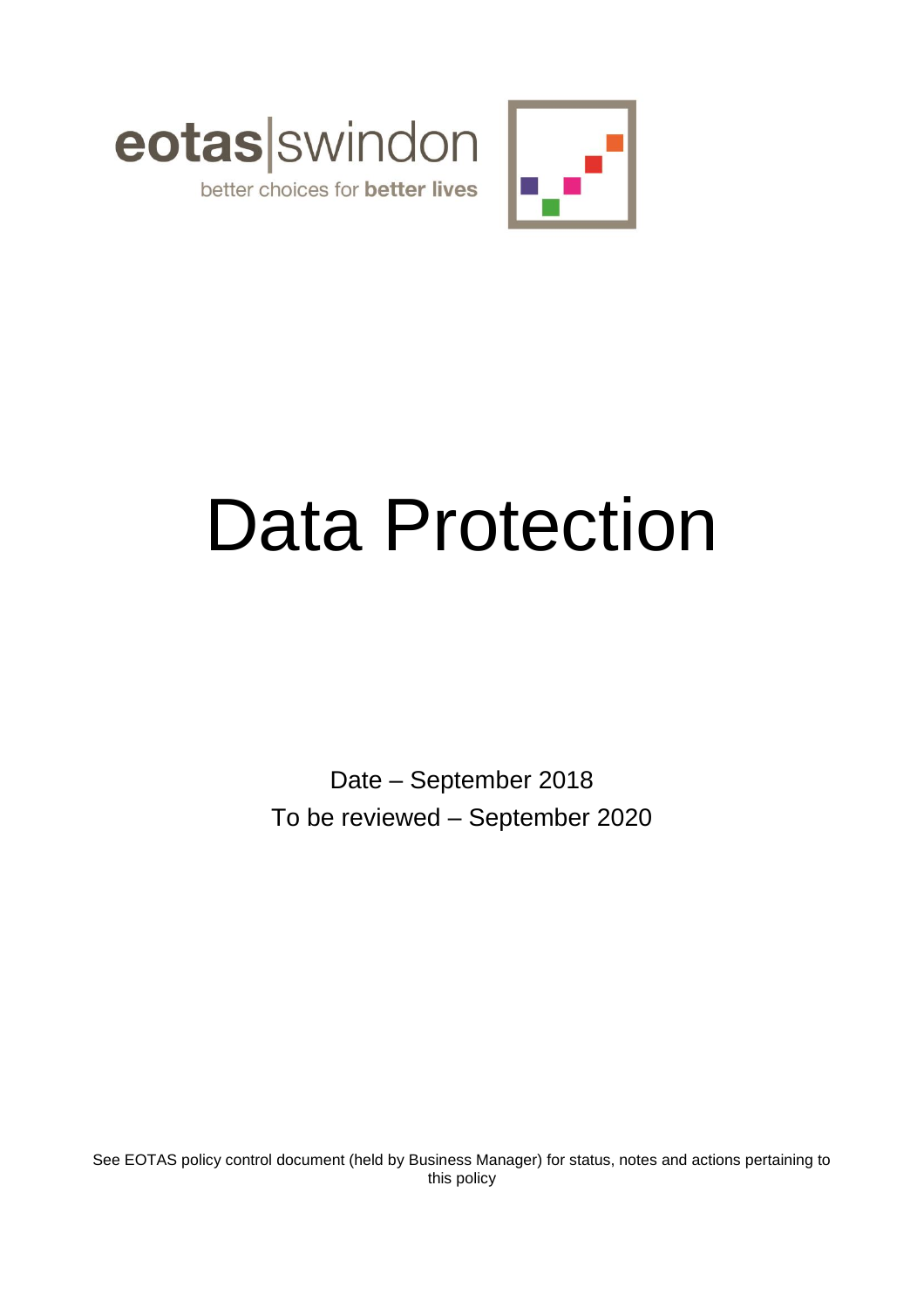# **Contents**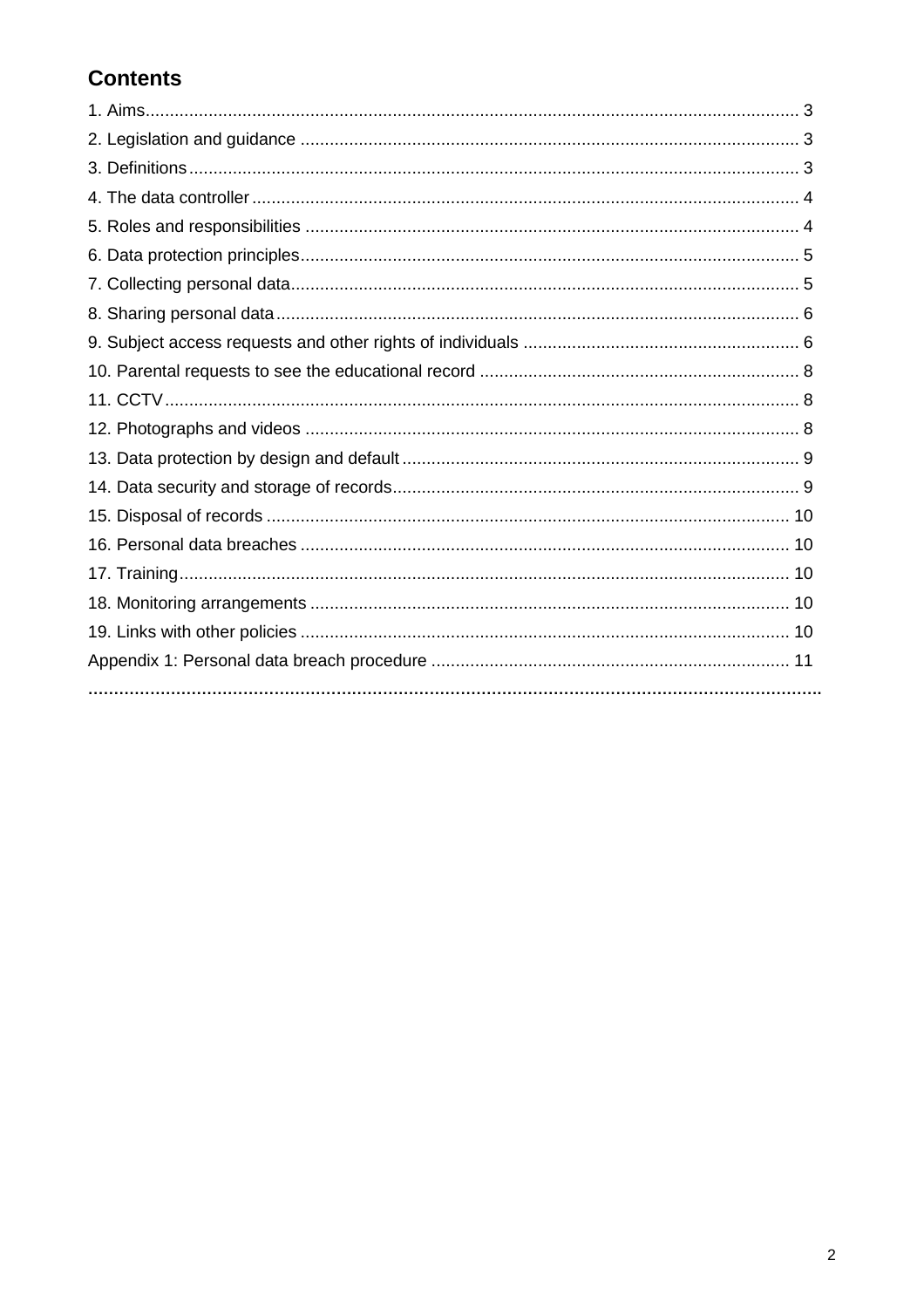# **1. Aims**

Our Service aims to ensure that all personal data collected about staff, pupils, parents, Management Committee, visitors and other individuals is collected, stored and processed in accordance with the [General](http://data.consilium.europa.eu/doc/document/ST-5419-2016-INIT/en/pdf)  [Data Protection Regulation \(GDPR\)](http://data.consilium.europa.eu/doc/document/ST-5419-2016-INIT/en/pdf) and the expected provisions of the Data Protection Act 2018 (DPA 2018) as set out in the [Data Protection Bill.](https://publications.parliament.uk/pa/bills/cbill/2017-2019/0153/18153.pdf)

This policy applies to all personal data, regardless of whether it is in paper or electronic format.

# **2. Legislation and guidance**

This policy meets the requirements of the GDPR and the expected provisions of the DPA 2018. It is based on guidance published by the Information Commissioner's Office (ICO) on the [GDPR](https://ico.org.uk/for-organisations/guide-to-the-general-data-protection-regulation-gdpr/) and the ICO's code of [practice for subject access requests.](https://ico.org.uk/media/for-organisations/documents/2014223/subject-access-code-of-practice.pdf)

It also reflects the ICO's [code of practice](https://ico.org.uk/media/for-organisations/documents/1542/cctv-code-of-practice.pdf) for the use of surveillance cameras and personal information.

In addition, this policy complies with regulation 5 of the Education (Pupil Information) (England) Regulations [2005,](http://www.legislation.gov.uk/uksi/2005/1437/regulation/5/made) which gives parents the right of access to their child's educational record.

| Term                                | <b>Definition</b>                                                                                                                                                                                                                                                                                                                                                                                                                                                                                                    |
|-------------------------------------|----------------------------------------------------------------------------------------------------------------------------------------------------------------------------------------------------------------------------------------------------------------------------------------------------------------------------------------------------------------------------------------------------------------------------------------------------------------------------------------------------------------------|
| Personal data                       | Any information relating to an identified, or<br>identifiable, individual.<br>This may include the individual's:<br>Name (including initials)<br>$\bullet$<br>Identification number<br>$\bullet$<br>Location data<br>$\bullet$<br>Online identifier, such as a username<br>It may also include factors specific to the<br>individual's physical, physiological, genetic,<br>mental, economic, cultural or social identity.                                                                                           |
| Special categories of personal data | Personal data which is more sensitive and so<br>needs more protection, including information<br>about an individual's:<br>Racial or ethnic origin<br>$\bullet$<br>Political opinions<br>$\bullet$<br>Religious or philosophical beliefs<br>$\bullet$<br>Trade union membership<br>٠<br>Genetics<br>$\bullet$<br>Biometrics (such as fingerprints, retina<br>$\bullet$<br>and iris patterns), where used for<br>identification purposes<br>Health - physical or mental<br>$\bullet$<br>Sex life or sexual orientation |

# **3. Definitions**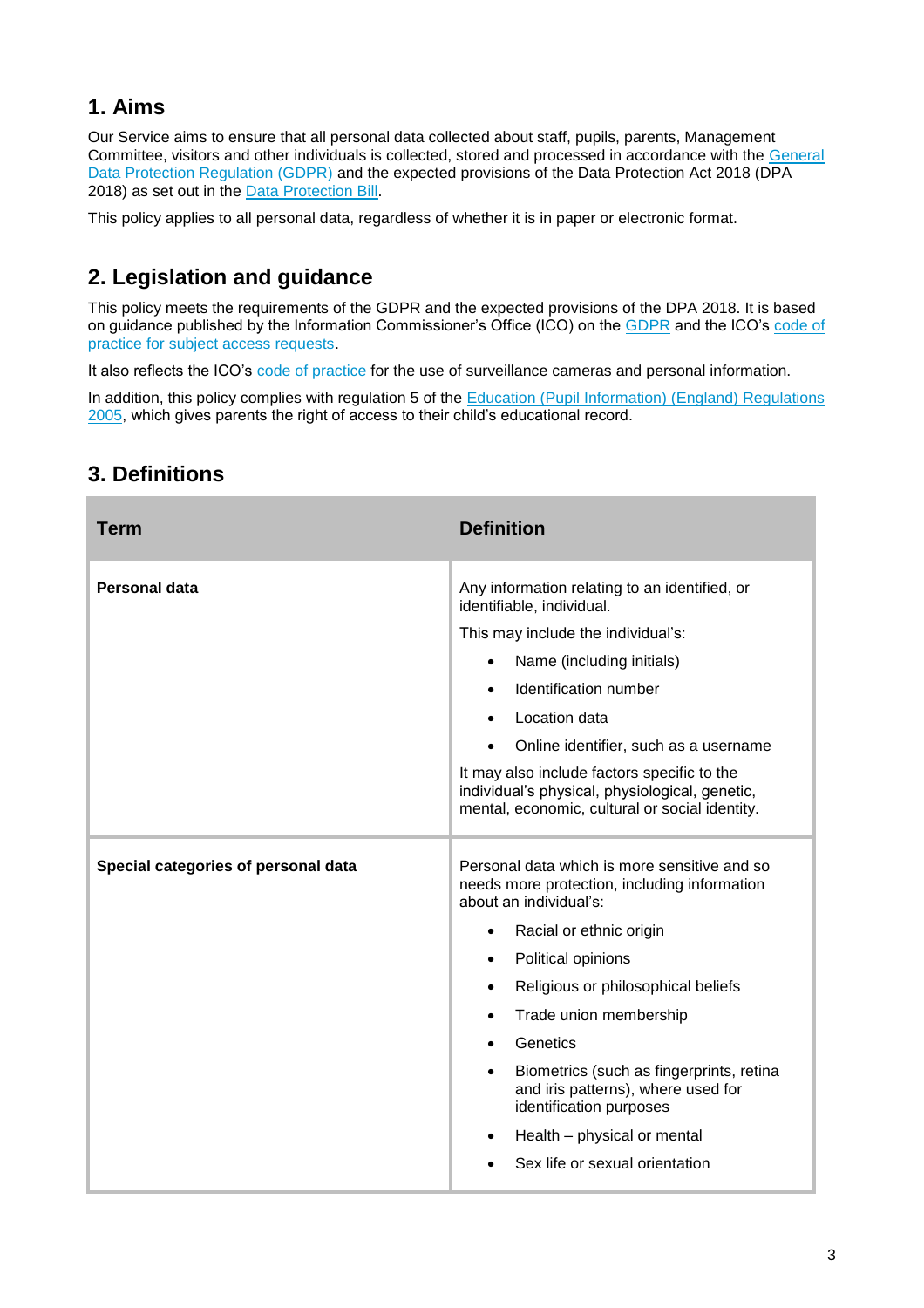| <b>Processing</b>    | Anything done to personal data, such as<br>collecting, recording, organising, structuring,<br>storing, adapting, altering, retrieving, using,<br>disseminating, erasing or destroying.<br>Processing can be automated or manual. |
|----------------------|----------------------------------------------------------------------------------------------------------------------------------------------------------------------------------------------------------------------------------|
| Data subject         | The identified or identifiable individual whose<br>personal data is held or processed.                                                                                                                                           |
| Data controller      | A person or organisation that determines the<br>purposes and the means of processing of<br>personal data.                                                                                                                        |
| Data processor       | A person or other body, other than an employee<br>of the data controller, who processes personal<br>data on behalf of the data controller.                                                                                       |
| Personal data breach | A breach of security leading to the accidental or<br>unlawful destruction, loss, alteration, unauthorised<br>disclosure of, or access to personal data.                                                                          |

# **4. The data controller**

Our Service processes personal data relating to parents, pupils, staff, Management Committee, visitors and others, and therefore is a data controller.

The Service is registered as a data controller with the ICO and will renew this registration annually or as otherwise legally required.

# **5. Roles and responsibilities**

This policy applies to **all staff** employed by our Service, and to external organisations or individuals working on our behalf. Staff who do not comply with this policy may face disciplinary action.

#### **5.1 Management Committee**

The governing board has overall responsibility for ensuring that our Service complies with all relevant data protection obligations.

#### **5.2 Data protection officer**

The data protection officer (DPO) is responsible for overseeing the implementation of this policy, monitoring our compliance with data protection law, and developing related policies and guidelines where applicable.

They will provide an annual report of their activities directly to the governing board and, where relevant, report to the board their advice and recommendations on Service data protection issues.

The DPO is also the first point of contact for individuals whose data the Service processes, and for the ICO.

Full details of the DPO's responsibilities are set out in Article 39 of the GDPR regulations

Our DPO is contactable via The Riverside Centre, Firethorn Close, Swindon, SN2 1FH, 01793 618406

#### **5.3 Headteacher**

The headteacher acts as the representative of the data controller on a day-to-day basis.

#### **5.4 All staff**

Staff are responsible for: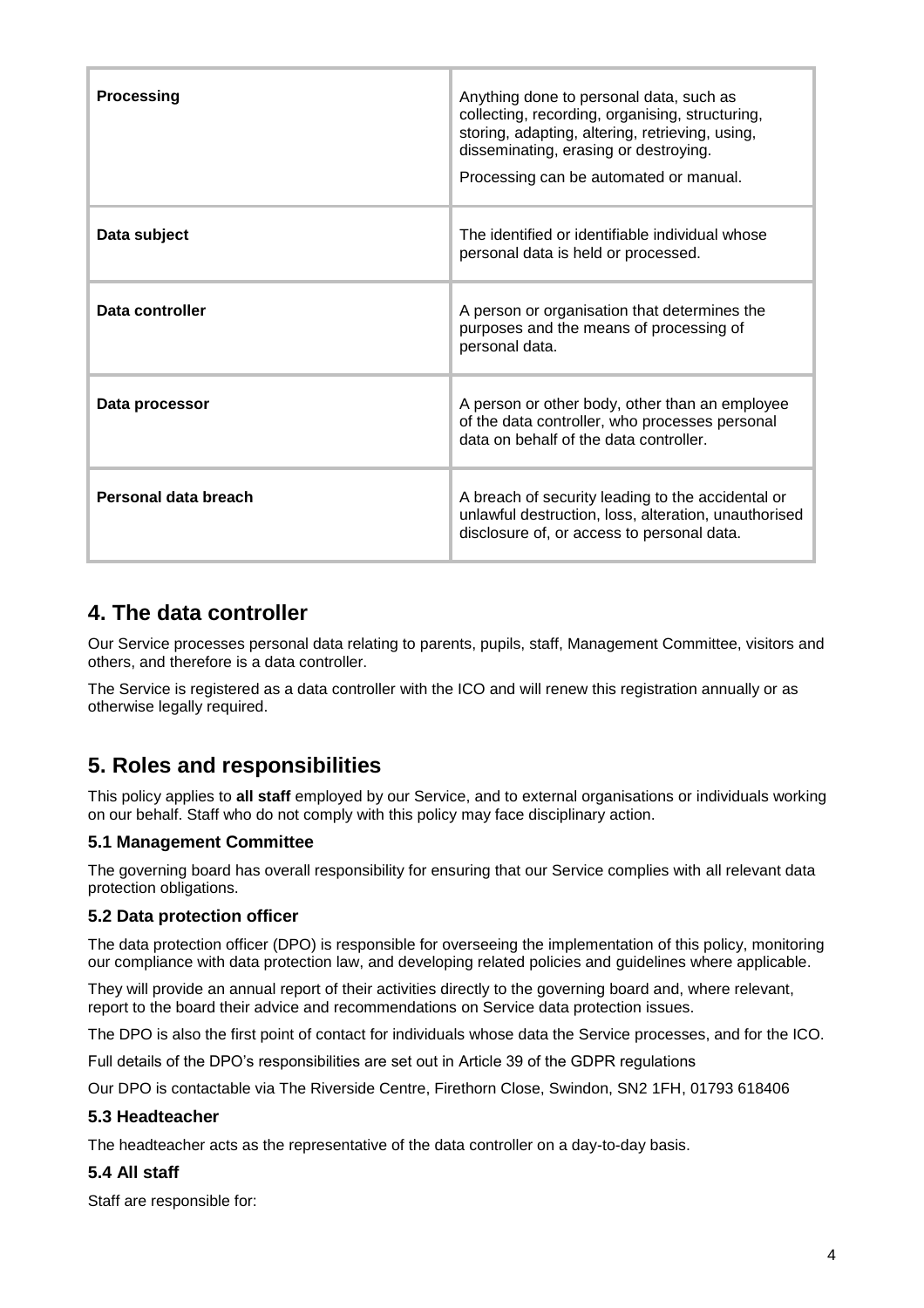- Collecting, storing and processing any personal data in accordance with this policy
- Informing the Service of any changes to their personal data, such as a change of address
- Contacting the DPO in the following circumstances:
	- With any questions about the operation of this policy, data protection law, retaining personal data or keeping personal data secure
	- o If they have any concerns that this policy is not being followed
	- $\circ$  If they are unsure whether or not they have a lawful basis to use personal data in a particular way
	- $\circ$  If they need to rely on or capture consent, draft a privacy notice, deal with data protection rights invoked by an individual, or transfer personal data outside the European Economic Area
	- o If there has been a data breach
	- $\circ$  Whenever they are engaging in a new activity that may affect the privacy rights of individuals
	- o If they need help with any contracts or sharing personal data with third parties

# **6. Data protection principles**

The GDPR is based on data protection principles that our Service must comply with.

The principles say that personal data must be:

- Processed lawfully, fairly and in a transparent manner
- Collected for specified, explicit and legitimate purposes
- Adequate, relevant and limited to what is necessary to fulfil the purposes for which it is processed
- Accurate and, where necessary, kept up to date
- Kept for no longer than is necessary for the purposes for which it is processed
- Processed in a way that ensures it is appropriately secure

This policy sets out how the Service aims to comply with these principles.

# **7. Collecting personal data**

#### **7.1 Lawfulness, fairness and transparency**

We will only process personal data where we have one of 6 'lawful bases' (legal reasons) to do so under data protection law:

- The data needs to be processed so that the Service can **fulfil a contract** with the individual, or the individual has asked the Service to take specific steps before entering into a contract
- The data needs to be processed so that the Service can **comply with a legal obligation**
- The data needs to be processed to ensure the **vital interests** of the individual e.g. to protect someone's life
- The data needs to be processed so that the Service, as a public authority, can perform a task **in the public interest,** and carry out its official functions
- The data needs to be processed for the **legitimate interests** of the Service or a third party (provided the individual's rights and freedoms are not overridden)
- The individual (or their parent/carer when appropriate in the case of a pupil) has freely given clear **consent**

For special categories of personal data, we will also meet one of the special category conditions for processing which are set out in the GDPR and Data Protection Act 2018.

If we offer online services to pupils, such as classroom apps, and we intend to rely on consent as a basis for processing, we will get parental consent where the pupil is under 13 (except for online counselling and preventive services).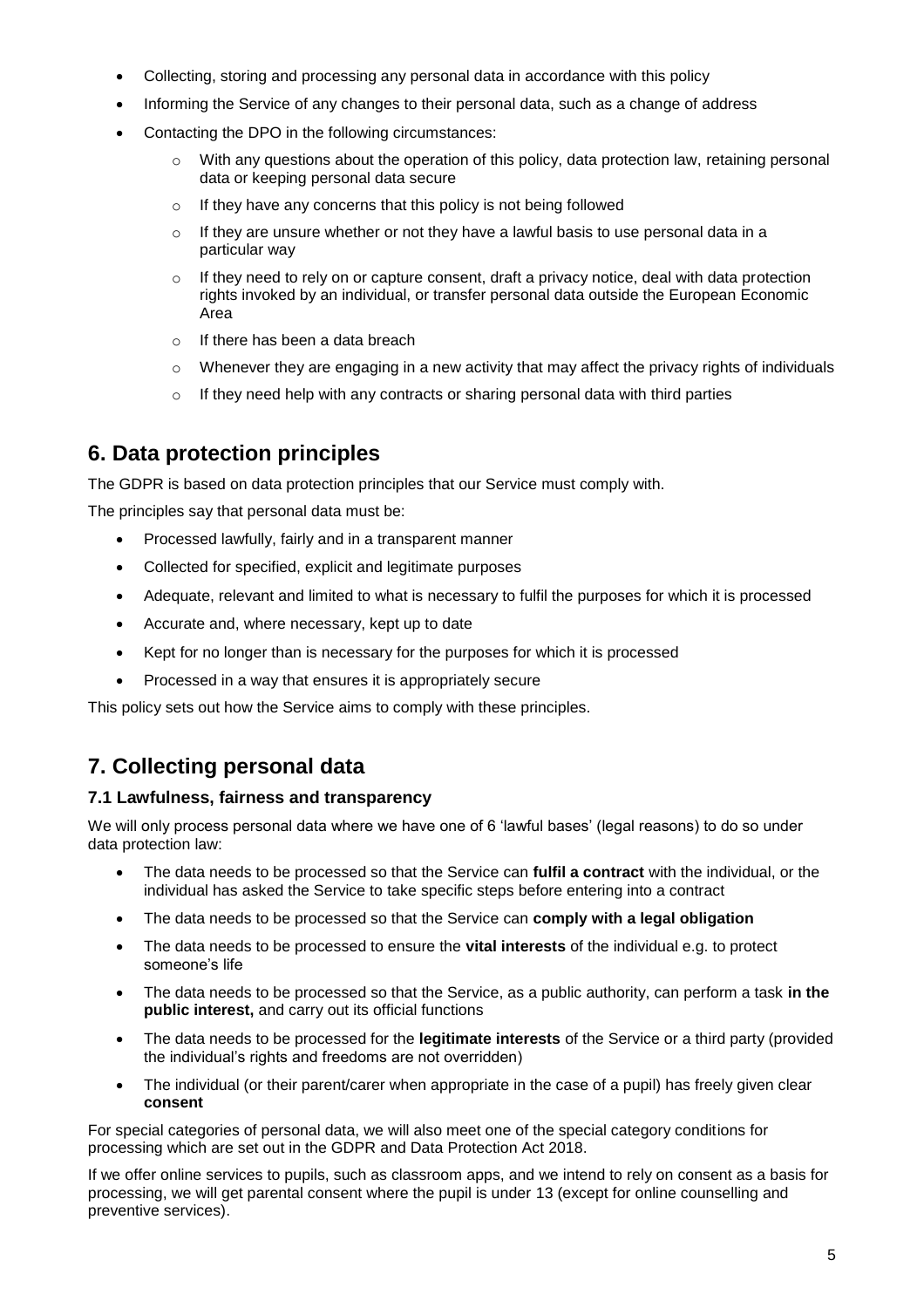Whenever we first collect personal data directly from individuals, we will provide them with the relevant information required by data protection law.

#### **7.2 Limitation, minimisation and accuracy**

We will only collect personal data for specified, explicit and legitimate reasons. We will explain these reasons to the individuals when we first collect their data.

If we want to use personal data for reasons other than those given when we first obtained it, we will inform the individuals concerned before we do so, and seek consent where necessary.

Staff must only process personal data where it is necessary in order to do their jobs.

When staff no longer need the personal data they hold, they must ensure it is deleted or anonymised. This will be done in accordance with the record retention schedule which is based on the information and records Management Society's toolkit for Services

## **8. Sharing personal data**

We will not normally share personal data with anyone else, but may do so where:

- There is an issue with a pupil or parent/carer that puts the safety of our staff at risk
- We need to liaise with other agencies we will seek consent as necessary before doing this
- Our suppliers or contractors need data to enable us to provide services to our staff and pupils for example, IT companies. When doing this, we will:
	- $\circ$  Only appoint suppliers or contractors which can provide sufficient quarantees that they comply with data protection law
	- $\circ$  Establish a data sharing agreement with the supplier or contractor, either in the contract or as a standalone agreement, to ensure the fair and lawful processing of any personal data we share
	- $\circ$  Only share data that the supplier or contractor needs to carry out their service, and information necessary to keep them safe while working with us

We will also share personal data with law enforcement and government bodies where we are legally required to do so, including for:

- The prevention or detection of crime and/or fraud
- The apprehension or prosecution of offenders
- The assessment or collection of tax owed to HMRC
- In connection with legal proceedings
- Where the disclosure is required to satisfy our safeguarding obligations
- Research and statistical purposes, as long as personal data is sufficiently anonymised or consent has been provided

We may also share personal data with emergency services and local authorities to help them to respond to an emergency situation that affects any of our pupils or staff.

Where we transfer personal data to a country or territory outside the European Economic Area, we will do so in accordance with data protection law.

### **9. Subject access requests and other rights of individuals**

#### **9.1 Subject access requests**

Individuals have a right to make a 'subject access request' to gain access to personal information that the Service holds about them. This includes:

- Confirmation that their personal data is being processed
- Access to a copy of the data
- The purposes of the data processing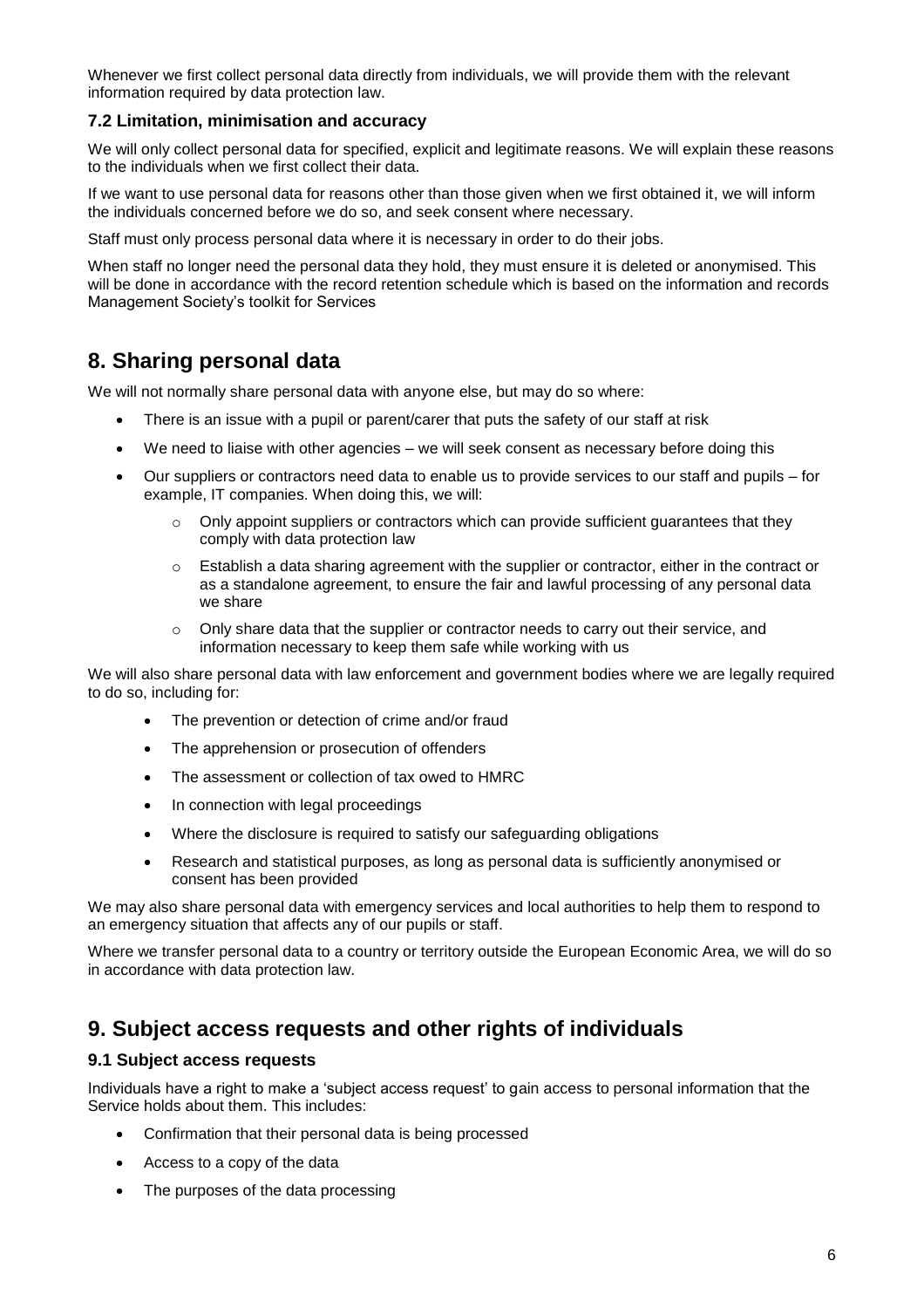- The categories of personal data concerned
- Who the data has been, or will be, shared with
- How long the data will be stored for, or if this isn't possible, the criteria used to determine this period
- The source of the data, if not the individual
- Whether any automated decision-making is being applied to their data, and what the significance and consequences of this might be for the individual

Subject access requests must be submitted in writing, either by letter, email or fax to the DPO. They should include:

- Name of individual
- Correspondence address
- Contact number and email address
- Details of the information requested

If staff receive a subject access request they must immediately forward it to the DPO.

#### **9.2 Children and subject access requests**

Personal data about a child belongs to that child, and not the child's parents or carers. For a parent or carer to make a subject access request with respect to their child, the child must either be unable to understand their rights and the implications of a subject access request, or have given their consent.

Children aged 12 and above are generally regarded to be mature enough to understand their rights and the implications of a subject access request. Therefore, most subject access requests from parents or carers of pupils at our Service may not be granted without the express permission of the pupil. This is not a rule and a pupil's ability to understand their rights will always be judged on a case-by-case basis.

#### **9.3 Responding to subject access requests**

When responding to requests, we:

- May ask the individual to provide 2 forms of identification
- May contact the individual via phone to confirm the request was made
- Will respond without delay and within 1 month of receipt of the request
- Will provide the information free of charge
- May tell the individual we will comply within 3 months of receipt of the request, where a request is complex or numerous. We will inform the individual of this within 1 month, and explain why the extension is necessary

We will not disclose information if it:

- Might cause serious harm to the physical or mental health of the pupil or another individual
- Would reveal that the child is at risk of abuse, where the disclosure of that information would not be in the child's best interests
- Is contained in adoption or parental order records
- Is given to a court in proceedings concerning the child

If the request is unfounded or excessive, we may refuse to act on it, or charge a reasonable fee which takes into account administrative costs.

A request will be deemed to be unfounded or excessive if it is repetitive, or asks for further copies of the same information.

When we refuse a request, we will tell the individual why, and tell them they have the right to complain to the ICO.

#### **9.4 Other data protection rights of the individual**

In addition to the right to make a subject access request (see above), and to receive information when we are collecting their data about how we use and process it (see section 7), individuals also have the right to:

Withdraw their consent to processing at any time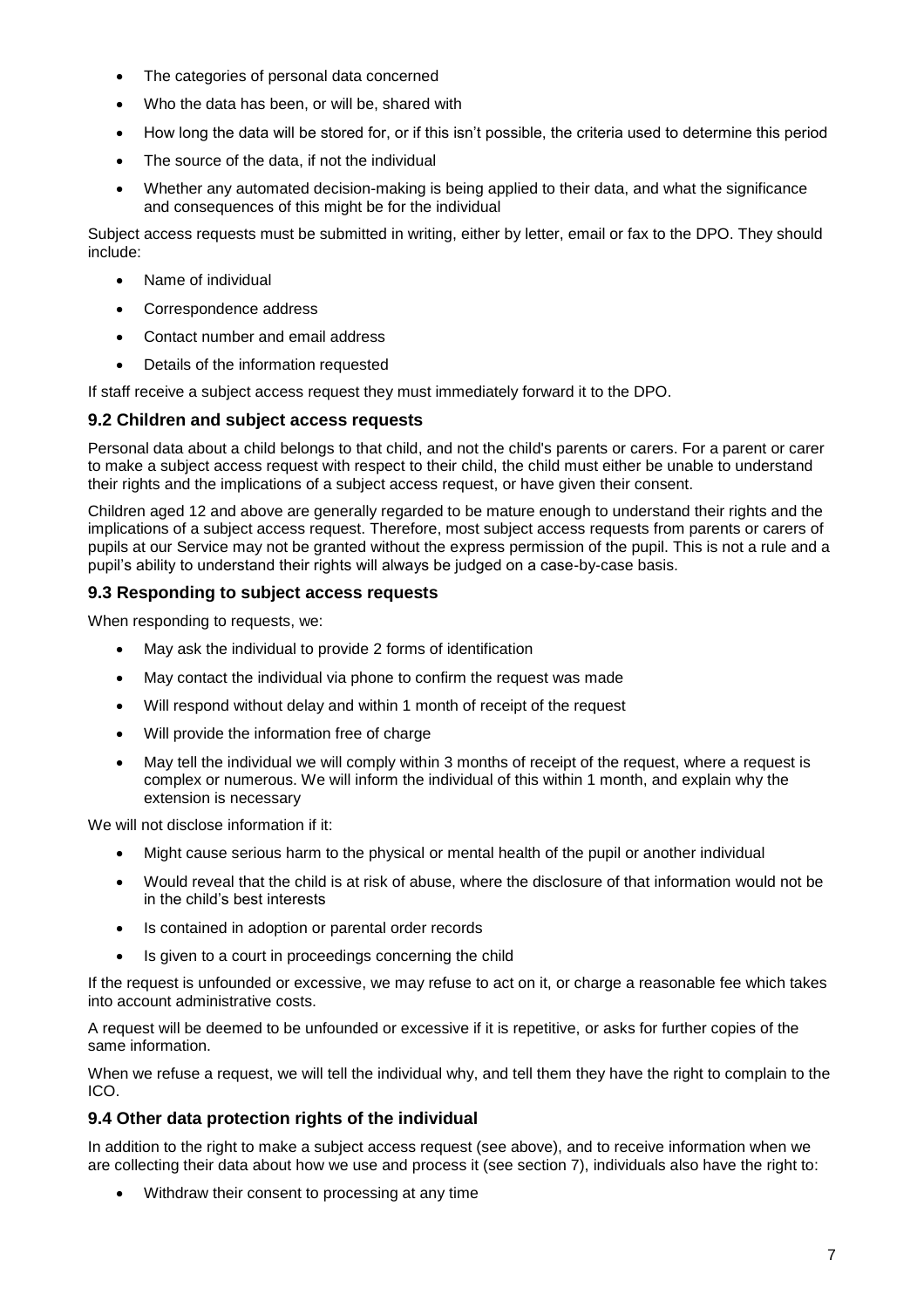- Ask us to rectify, erase or restrict processing of their personal data, or object to the processing of it (in certain circumstances)
- Prevent use of their personal data for direct marketing
- Challenge processing which has been justified on the basis of public interest
- Request a copy of agreements under which their personal data is transferred outside of the European Economic Area
- Object to decisions based solely on automated decision making or profiling (decisions taken with no human involvement, that might negatively affect them)
- Prevent processing that is likely to cause damage or distress
- Be notified of a data breach in certain circumstances
- Make a complaint to the ICO
- Ask for their personal data to be transferred to a third party in a structured, commonly used and machine-readable format (in certain circumstances)

Individuals should submit any request to exercise these rights to the DPO. If staff receive such a request, they must immediately forward it to the DPO.

## **10. Parental requests to see the educational record**

Parents, or those with parental responsibility, have a legal right to free access to their child's educational record (which includes most information about a pupil) within 15 Service days of receipt of a written request.

# **11. CCTV**

We use CCTV in various locations around the Service site to ensure it remains safe. We will adhere to the ICO's [code of practice](https://ico.org.uk/media/for-organisations/documents/1542/cctv-code-of-practice.pdf) for the use of CCTV.

We do not need to ask individuals' permission to use CCTV, but we make it clear where individuals are being recorded. Security cameras are clearly visible and accompanied by prominent signs explaining that CCTV is in use.

Any enquiries about the CCTV system should be directed to the EOTAS Business Manager.

# **12. Photographs and videos**

As part of our Service activities, we may take photographs and record images of individuals within our Service.

We will obtain written consent from parents/carers, or pupils aged 18 and over, for photographs and videos to be taken of pupils for communication, marketing and promotional materials.

Where we need parental consent, we will clearly explain how the photograph and/or video will be used to both the parent/carer and pupil. Where we don't need parental consent, we will clearly explain to the pupil how the photograph and/or video will be used.

Uses may include:

- Within Service on notice boards and in Service magazines, brochures, newsletters, etc.
- Outside of Service by external agencies such as the Service photographer, newspapers, campaigns
- Online on our Service website or social media pages

Consent can be refused or withdrawn at any time. If consent is withdrawn, we will delete the photograph or video and not distribute it further.

When using photographs and videos in this way we will not accompany them with any other personal information about the child, to ensure they cannot be identified.

See our E-Safety Policy for more information on our use of photographs and videos.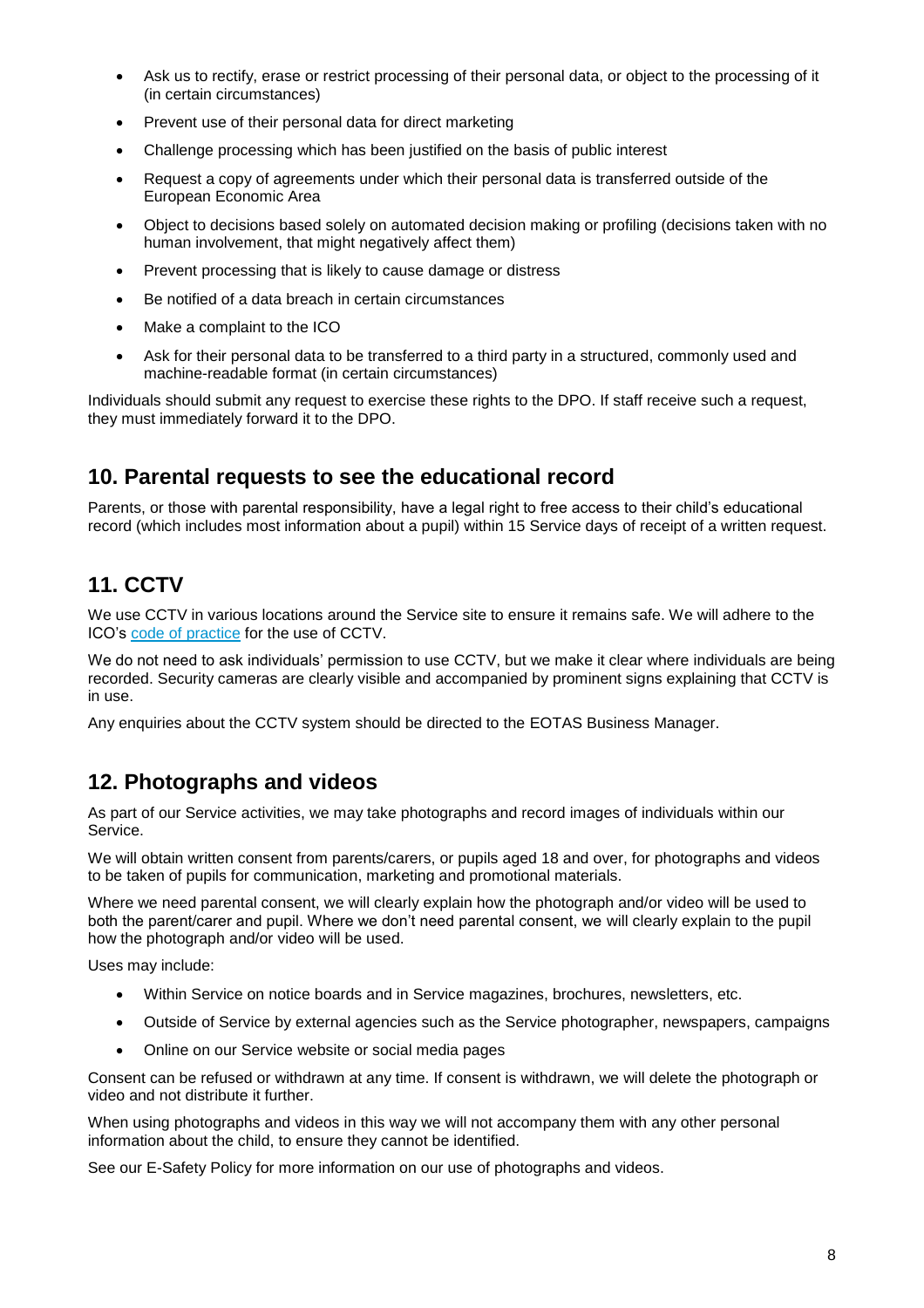# **13. Data protection by design and default**

We will put measures in place to show that we have integrated data protection into all of our data processing activities, including:

- Appointing a suitably qualified DPO, and ensuring they have the necessary resources to fulfil their duties and maintain their expert knowledge
- Only processing personal data that is necessary for each specific purpose of processing, and always in line with the data protection principles set out in relevant data protection law (see section 6)
- Completing privacy impact assessments where the Service's processing of personal data presents a high risk to rights and freedoms of individuals, and when introducing new technologies (the DPO will advise on this process)
- Integrating data protection into internal documents including this policy, any related policies and privacy notices
- Regularly training members of staff on data protection law, this policy, any related policies and any other data protection matters; we will also keep a record of attendance
- Regularly conducting reviews and audits to test our privacy measures and make sure we are compliant
- Maintaining records of our processing activities, including:
	- $\circ$  For the benefit of data subjects, making available the name and contact details of our Service and DPO and all information we are required to share about how we use and process their personal data (via our privacy notices)
	- $\circ$  For all personal data that we hold, maintaining an internal record of the type of data, data subject, how and why we are using the data, any third-party recipients, how and why we are storing the data, retention periods and how we are keeping the data secure

# **14. Data security and storage of records**

We will protect personal data and keep it safe from unauthorised or unlawful access, alteration, processing or disclosure, and against accidental or unlawful loss, destruction or damage.

In particular:

- Paper-based records and portable electronic devices, such as laptops and hard drives that contain personal data are kept under lock and key when not in use
- Papers containing confidential personal data must not be left on office and classroom desks, on staffroom tables, pinned to notice/display boards, or left anywhere else where there is general access
- Where personal information needs to be taken off site, staff must sign it in and out from the Service office
- Passwords that are at least 8 characters long containing letters and numbers are used to access Service computers, laptops and other electronic devices. Staff and pupils are reminded to change their passwords at regular intervals
- all portable devices must be password protected. Removable media, such as USB devices must not be used.
- Staff, pupils or Management Committe who store personal information on their personal devices are expected to follow the same security procedures as for Service-owned equipment and to delete any downloaded documents reguarly (see our E-Safety and Internet Acceptable Use agreement
- Where we need to share personal data with a third party, we carry out due diligence and take reasonable steps to ensure it is stored securely and adequately protected (see section 8)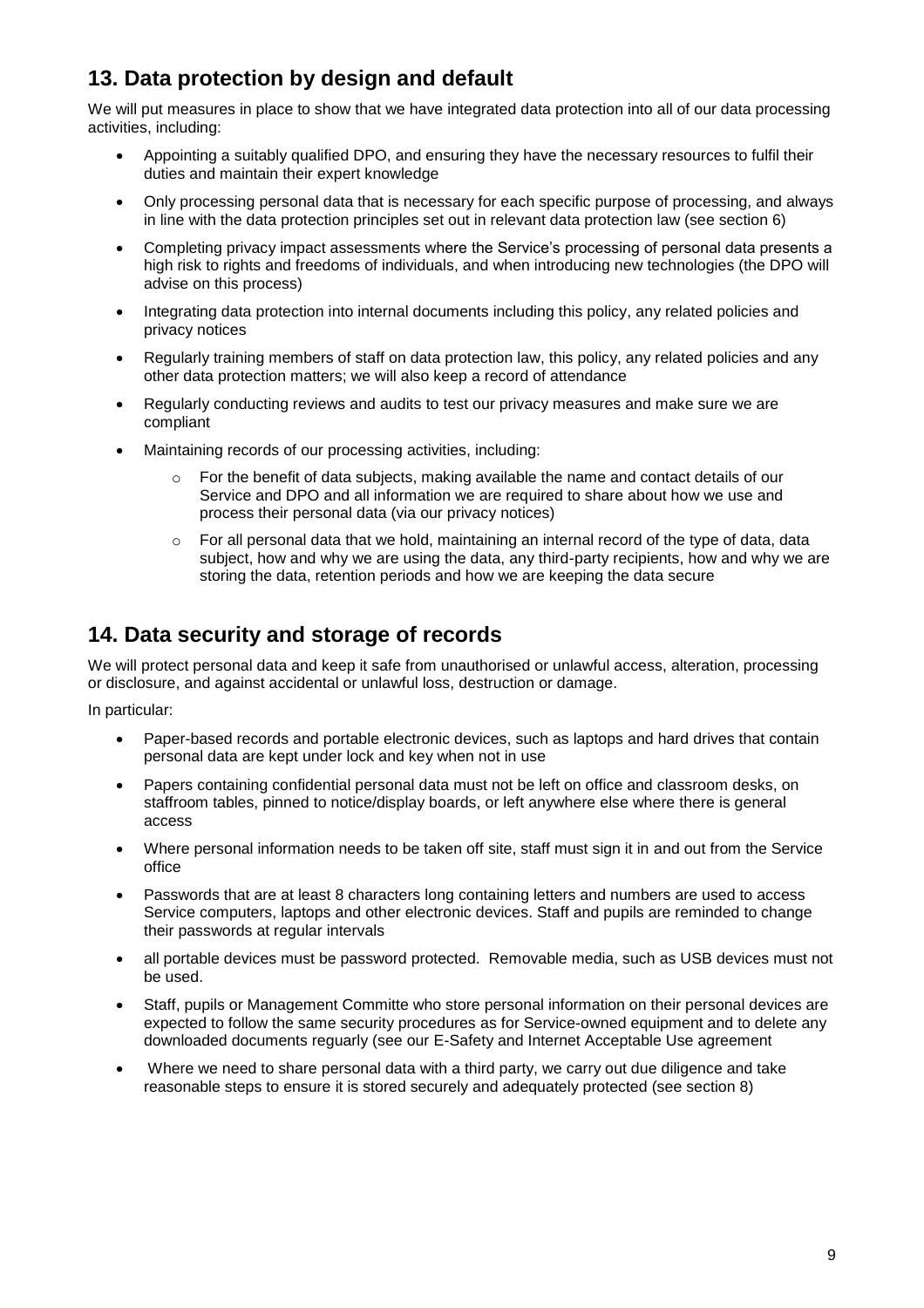# **15. Disposal of records**

Personal data that is no longer needed will be disposed of securely. Personal data that has become inaccurate or out of date will also be disposed of securely, where we cannot or do not need to rectify or update it.

For example, we will shred or incinerate paper-based records, and overwrite or delete electronic files. We may also use a third party to safely dispose of records on the Service's behalf. If we do so, we will require the third party to provide sufficient guarantees that it complies with data protection law.

# **16. Personal data breaches**

The Service will make all reasonable endeavours to ensure that there are no personal data breaches.

In the unlikely event of a suspected data breach, we will follow the procedure set out in appendix 1.

When appropriate, we will report the data breach to the ICO within 72 hours. Such breaches in a Service context may include, but are not limited to:

- A non-anonymised dataset being published on the Service website which shows the exam results of pupils eligible for the pupil premium
- Safeguarding information being made available to an unauthorised person
- The theft of a Service laptop containing non-encrypted personal data about pupils

# **17. Training**

All staff and Management Committee are provided with data protection training as part of their induction process.

Data protection will also form part of continuing professional development, where changes to legislation, guidance or the Service's processes make it necessary.

# **18. Monitoring arrangements**

The DPO and Business Manager is responsible for monitoring and reviewing this policy.

This policy will be reviewed and updated if necessary when the Data Protection Bill receives royal assent and becomes law (as the Data Protection Act 2018) – if any changes are made to the bill that affect our Service's practice. Otherwise, or from then on, this policy will be reviewed **every year** and shared with the full Management Committee

# **19. Links with other policies**

This data protection policy is linked to our:

- Freedom of information publication scheme
- E-safety Policy
- Safeguarding and Child Protection Policy
- Internet Acceptable Use Policy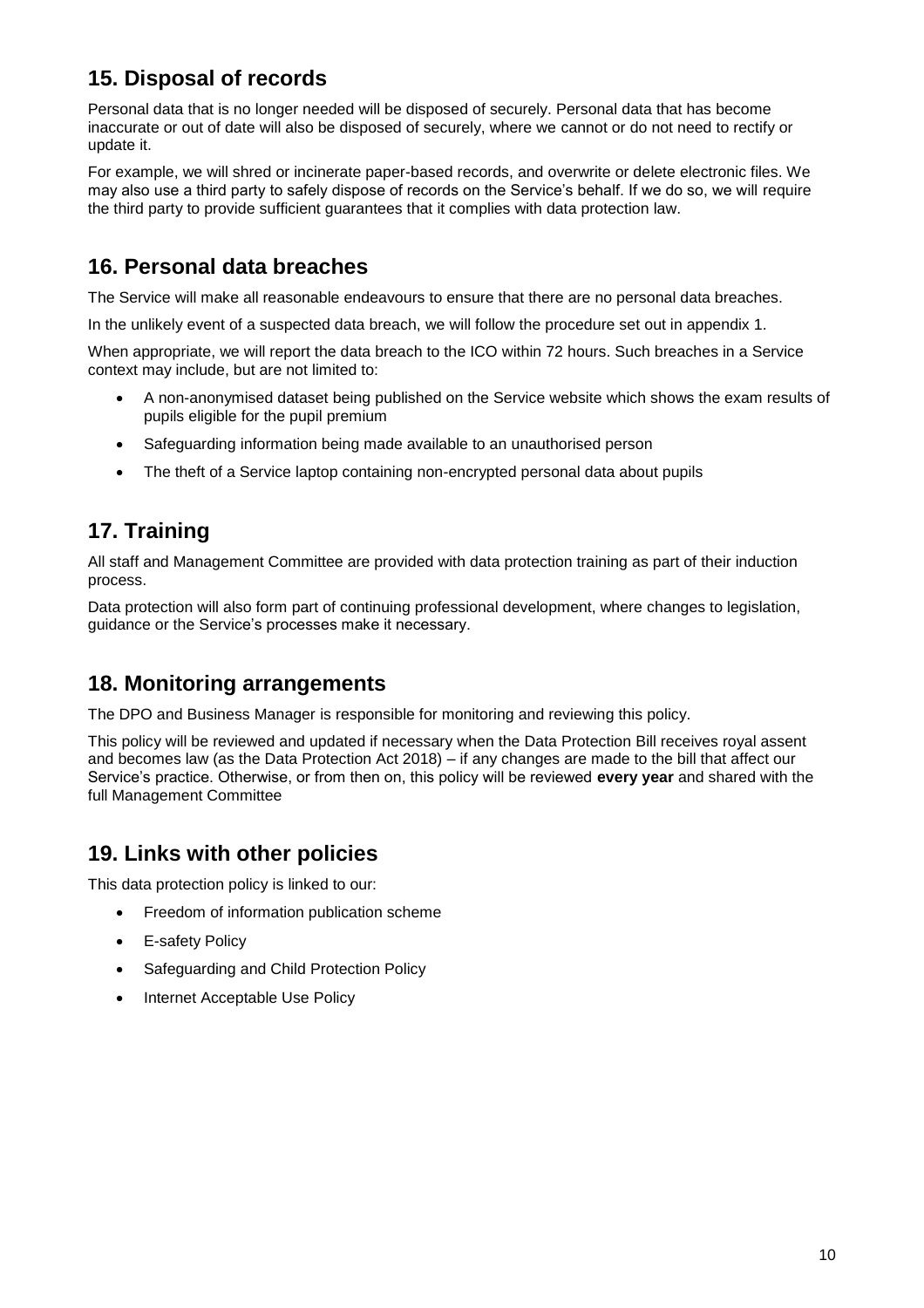# **Appendix 1: Personal data breach procedure**

This procedure is based on [guidance on personal data breaches](https://ico.org.uk/for-organisations/guide-to-the-general-data-protection-regulation-gdpr/personal-data-breaches/) produced by the ICO.

- On finding or causing a breach, or potential breach, the staff member or data processor must immediately notify the DPO
- The DPO will investigate the report, and determine whether a breach has occurred. To decide, the DPO will consider whether personal data has been accidentally or unlawfully:
	- o Lost
	- o Stolen
	- o Destroyed
	- o Altered
	- o Disclosed or made available where it should not have been
	- o Made available to unauthorised people
- The DPO will alert the headteacher and the Management Committee
- The DPO will make all reasonable efforts to contain and minimise the impact of the breach, assisted by relevant staff members or data processors where necessary. (Actions relevant to specific data types are set out at the end of this procedure)
- The DPO will assess the potential consequences, based on how serious they are, and how likely they are to happen
- The DPO will work out whether the breach must be reported to the ICO. This must be judged on a case-by-case basis. To decide, the DPO will consider whether the breach is likely to negatively affect people's rights and freedoms, and cause them any physical, material or non-material damage (e.g. emotional distress), including through:
	- o Loss of control over their data
	- o Discrimination
	- o Identify theft or fraud
	- o Financial loss
	- o Unauthorised reversal of pseudonymisation (for example, key-coding)
	- o Damage to reputation
	- o Loss of confidentiality
	- o Any other significant economic or social disadvantage to the individual(s) concerned

If it's likely that there will be a risk to people's rights and freedoms, the DPO must notify the ICO.

- The DPO will document the decision (either way), in case it is challenged at a later date by the ICO or an individual affected by the breach. Documented decisions are stored securely on the Service's computer system.
- Where the ICO must be notified, the DPO will do this via the ['report a breach' page of the ICO](https://ico.org.uk/for-organisations/report-a-breach/)  [website](https://ico.org.uk/for-organisations/report-a-breach/) within 72 hours. As required, the DPO will set out:
	- o A description of the nature of the personal data breach including, where possible:
		- The categories and approximate number of individuals concerned
		- The categories and approximate number of personal data records concerned
	- o The name and contact details of the DPO
	- o A description of the likely consequences of the personal data breach
	- $\circ$  A description of the measures that have been, or will be taken, to deal with the breach and mitigate any possible adverse effects on the individual(s) concerned